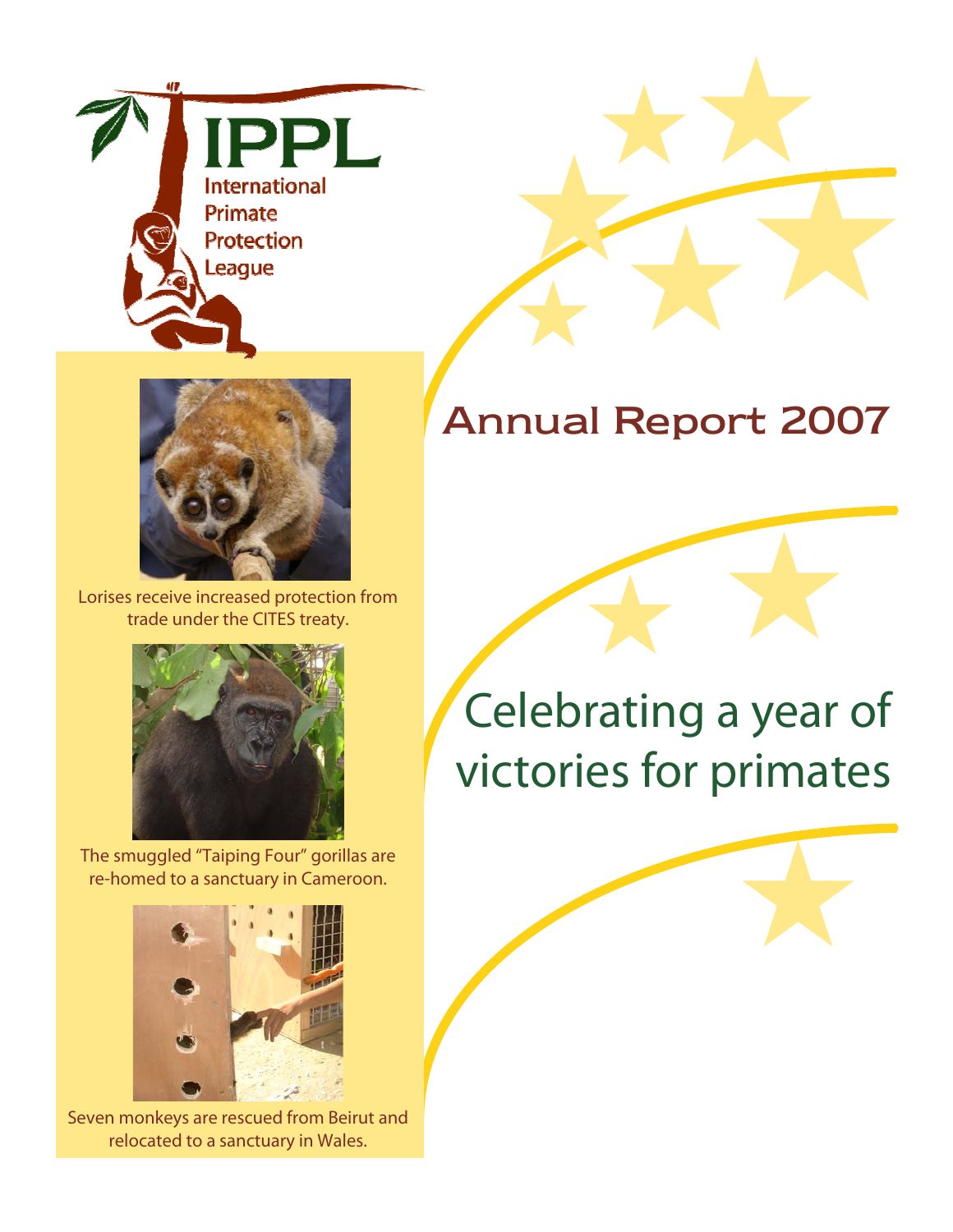#### **2007 in Review**

Thanks to the support of our generous members around the world, IPPL was able to accomplish a great deal during 2007.

Among our campaigns was one to stop the trafficking of Cambodia's freeliving monkeys by Chinese business interests. Dealers were even catching monkeys in Cambodia's Tonle Sap Biosphere Reserve and smuggling them out of the country on fake captive-born documents. A Cambodian animal-lover even sent us photographs of a horrible "monkey farm" where animals are warehoused prior to export. (During 2007, importation of live monkeys like these to the United States increased to over 26,000; many of these unfortunate animals end up in biowarfare experiments in secret laboratories.) Our members deluged Cambodian authorities and embassies with letters protesting this outrage.

IPPL also helped support Nepal's animal activists who were campaigning hard to block plans by two U.S.-based laboratories to set up primate facilities in Nepal. Nepal had previously revered and protected its monkeys.

Malaysia, which had banned monkey exports in 1984, announced that its ban would be lifted. Fortunately, as a result of local and international pressure, by IPPL and others, this plan was not put into action. Hundreds of monkeys were confiscated from animal dealers.

IPPL also continued our long campaign, begun in 2002, to have four smuggled gorillas returned to their homeland in Cameroon. They had been shipped via Nigeria and South Africa to the Taiping Zoo in Malaysia and became known as the "Taiping Four." IPPL publicized and investigated this case, demanding action over several years. The gorillas were eventually confiscated by Malaysian authorities and, ironically, shipped to a zoo in South Africa in 2004! Finally, after years of continuous pressure, the four gorillas were sent to Cameroon's Limbe Wildlife Centre on 30 November 2007.

During 2007, IPPL published three issues of IPPL News. One of our favorite articles was one about the amazing gelada baboons of Ethiopia written by Dr. Chadden Hunter.

In June 2007 I attended the 14th Conferences of the Parties to the Convention on International Trade in Endangered Species, which was held in The Hague, in the Netherlands. Among the proposals of interest to IPPL was one from Cambodia to upgrade several loris species from Appendix II (less protected) to Appendix I (most protected, with a total ban on trade). The proposal was successful, and we hope that this has made the world a safer place for lorises. Following the conference I visited the wonderful Stichting AAP Primate Sanctuary in Almere.

As usual, IPPL helped many overseas rescue centers. We were fortunate to receive another large grant from the Arcus Foundation, which provided funds for six ape sanctuaries in Asia and Africa: Kalaweit in Indonesia, which cares for over 200 gibbons and siamangs; the Endangered Primate Rescue Center in Vietnam, where about 20 gibbons have found sanctuary in their native land; the Highland Farm Sanctuary in Thailand, which is home to over 40 gibbons; Lola ya Bonobo in the Democratic Republic of Congo, which houses over 50 bonobos (formerly known as pygmy chimpanzees); HELP in the Congo Republic, which has done pioneering work in returning orphaned chimpanzees to the wild and providing compassionate care to non-releasable chimps; and Tacugama in Sierra Leone, which cares for over 90 chimpanzees, most of them orphaned by the bushmeat trade.

Arcus funding also enabled IPPL to help support the Last Great Ape Organization (LAGA) in Cameroon. LAGA works for the enforcement of that nation's wildlife protection laws. During 2007, LAGA's investigations and active cooperation with law enforcement led to the arrest of nearly one wildlife trafficker a week.

IPPL assisted numerous other, smaller, projects, as well. We provided help to a handicapped silvery gibbon at a wildlife refuge in Indonesia. We supported a poster campaign to help the primates of Equatorial Guinea. We assisted Primates for Primates in Australia, a dynamic organization with which we have cooperated for many years. IPPL provided funds to the Siglo XXI Primate Rescue Center in Chile, which houses retired research primates and ex-pets, and to Ikamaperou, which not only cares for some of Peru's native monkeys but is purchasing rain forest land for permanent protection. IPPL also helped CERCOPAN in Nigeria, which cares for guenon monkeys and holds education programs at their center and in schools; CERCOPAN is also releasing monkeys into a huge natural preserve in the Afi Mountains.

The gibbons living at IPPL's Headquarters sanctuary in South Carolina continued to do well. Our retired research gibbons, Peppy and Helen, celebrated their 25<sup>th</sup> year of retirement at IPPL. On 31 March 2007 we received a group of twelve gibbons from a facility in Texas. The animals settled down well at IPPL, and getting to know them was a delight. We hired an extra staff member to help with their care. The animals came from assorted backgrounds. Several were former pets and two had spent several years in laboratories. As of the end of December, all the animals were still at IPPL. However, their future at IPPL was not clear by the end of the year.

In 2007 IPPL completed a four-unit building with attached outdoor enclosures on the land IPPL had acquired in December 2005. Our gibbon adoption program continued to be successful, with Arun Rangsi, Igor, Tong, and Courtney still our featured animals.

Thank you to our wonderful supporters whose gifts make IPPL's work possible. We have also benefited greatly from the goodbye gifts left to us by deceased members who live on through our work.

Sincey McGreat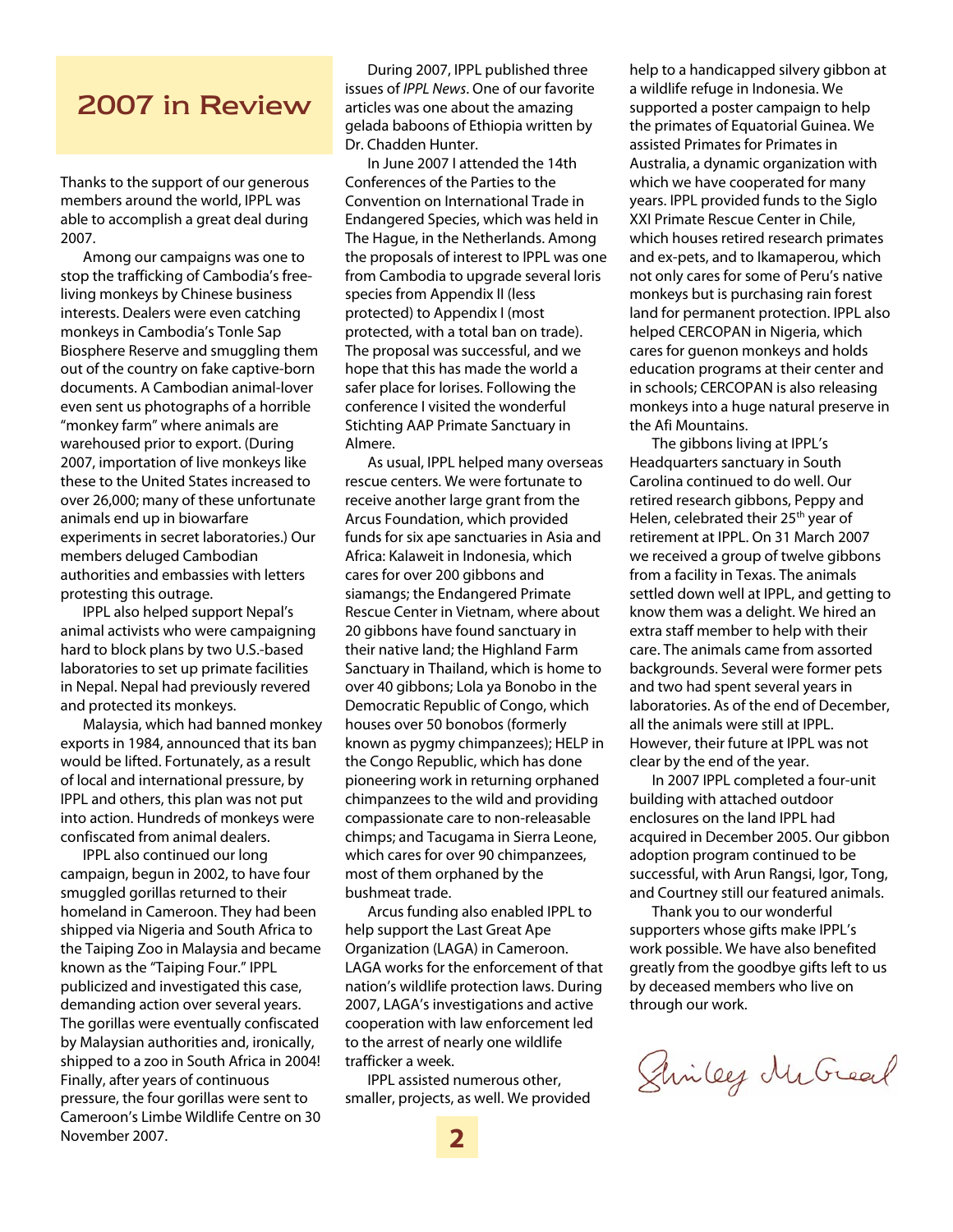### **IPPL Financial Statement for 2007**

| <b>Public Support and Revenue</b>               |                                                  |              |  |
|-------------------------------------------------|--------------------------------------------------|--------------|--|
|                                                 | <b>Public support</b>                            | <b>Total</b> |  |
|                                                 | Contributions                                    | \$759,550    |  |
|                                                 | Grants                                           | \$182,259    |  |
|                                                 | Legacies and bequests                            | \$374,943    |  |
|                                                 | <b>Total public support</b>                      | \$1,316,752  |  |
| Revenue                                         |                                                  |              |  |
|                                                 |                                                  |              |  |
|                                                 | Membership dues                                  | \$80,980     |  |
|                                                 | Investment income                                | \$107,315    |  |
|                                                 | Net realized and unrealized                      |              |  |
|                                                 | gains/losses on investments                      | $-532,613$   |  |
|                                                 | Miscellaneous income                             | \$877        |  |
|                                                 | Merchandise                                      | \$1,372      |  |
|                                                 | Cost of goods sold                               | \$0          |  |
|                                                 | <b>Total revenue</b>                             | \$157,931    |  |
| <b>Total support and revenue</b><br>\$1,474,683 |                                                  |              |  |
| <b>Expenses</b>                                 |                                                  |              |  |
|                                                 | <b>Program services</b>                          | Total        |  |
|                                                 | Primate care, investigation,                     |              |  |
|                                                 | and education                                    | \$805,960    |  |
|                                                 |                                                  |              |  |
| <b>Supporting services</b>                      |                                                  |              |  |
|                                                 | Management and general                           | \$159,107    |  |
|                                                 | Fundraising                                      | \$16,968     |  |
|                                                 | <b>Total supporting services</b>                 | \$176,075    |  |
|                                                 | <b>Total expenses</b>                            | \$982,035    |  |
|                                                 |                                                  |              |  |
|                                                 | <b>Change in</b>                                 |              |  |
|                                                 | net assets:                                      | \$492,648    |  |
|                                                 | Net assets at<br>beginning of year: $$3,237,397$ |              |  |
|                                                 | Net assets at<br>\$3,730,045<br>end of year*:    |              |  |
| * Includes buildings (administrative offices    |                                                  |              |  |

and animal housing) and 27 acres of sanctuary land.





A complete audit is available on request.

**3**